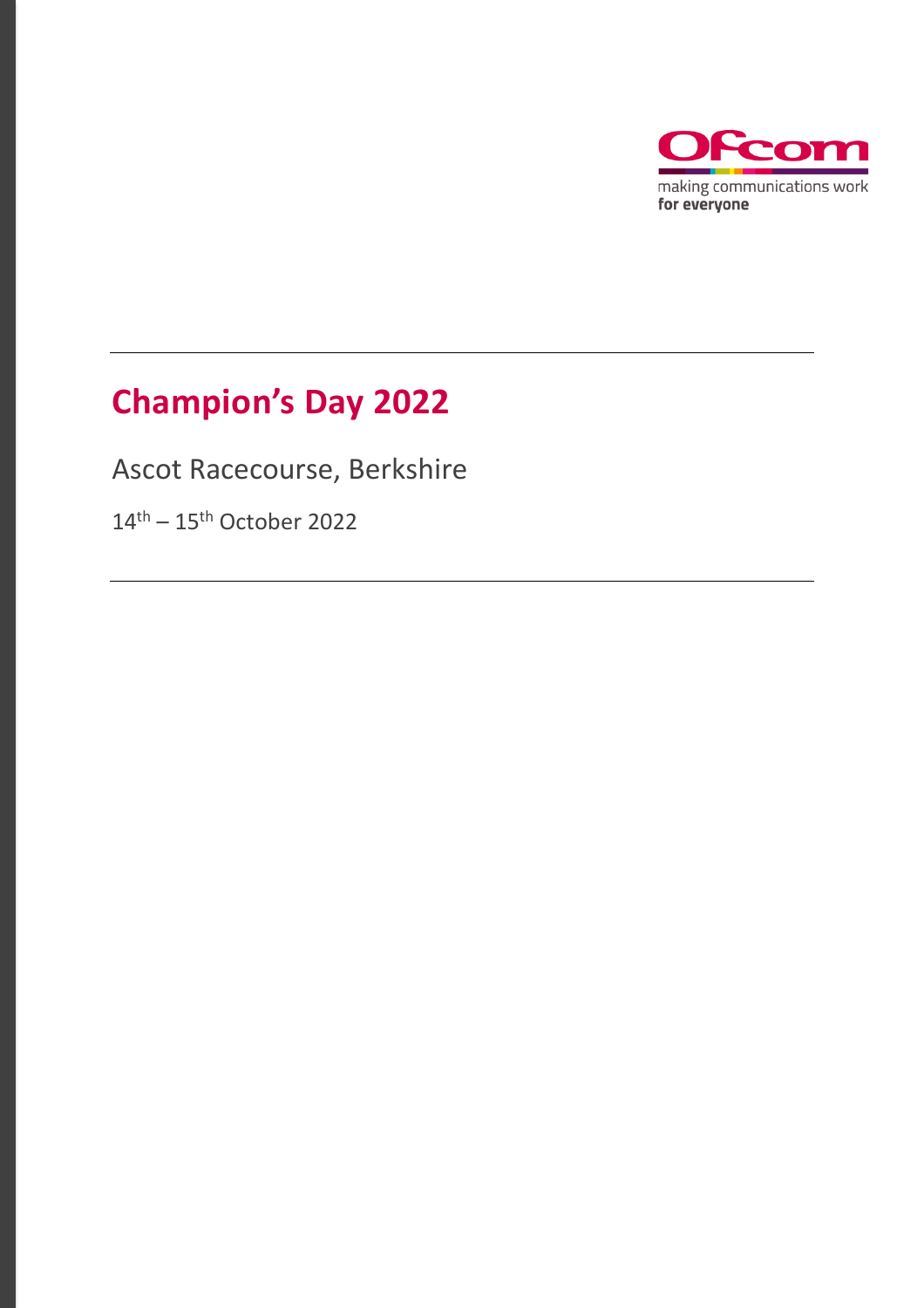### Introduction

Champion's Day 2022 has been designated as a Major Event, where careful control of frequency assignments will need to be implemented in order to establish a successful working system.

The Event will be coordinated by Des Vitalis.

Frequency Coordinator



Des Vitalis

Ofcom PMSE office contact details are:

+44 (0) 207 981 3803

email [pmse@Ofcom.org.uk](mailto:pmse@arqiva.com)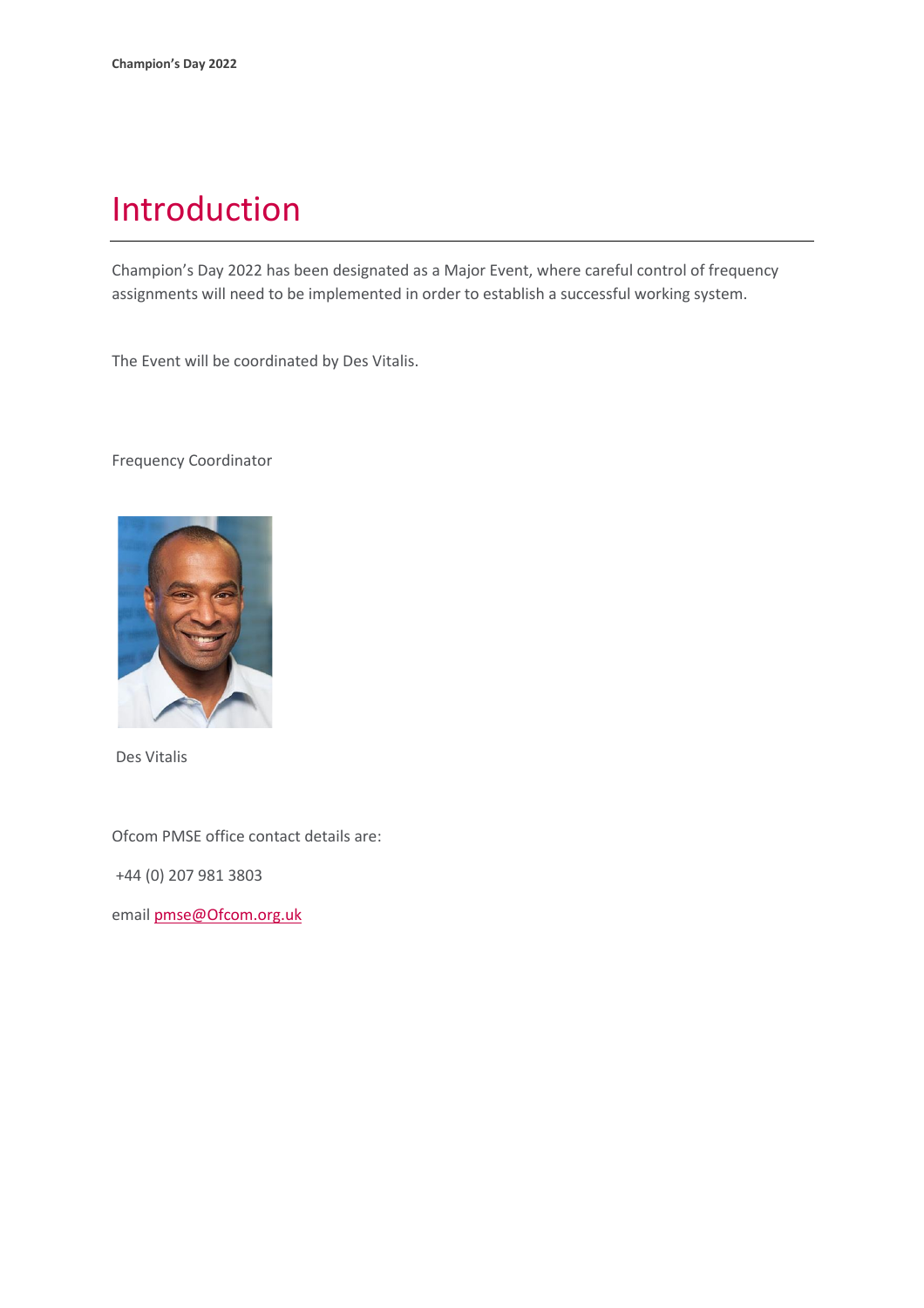### **Contents**

#### **Section**

| 1. Application Process        | 1        |
|-------------------------------|----------|
| 2. Coordination and Licensing | 3        |
| 3. Event Time                 | $\Delta$ |
| 4. Useful Contacts            | 5        |
|                               |          |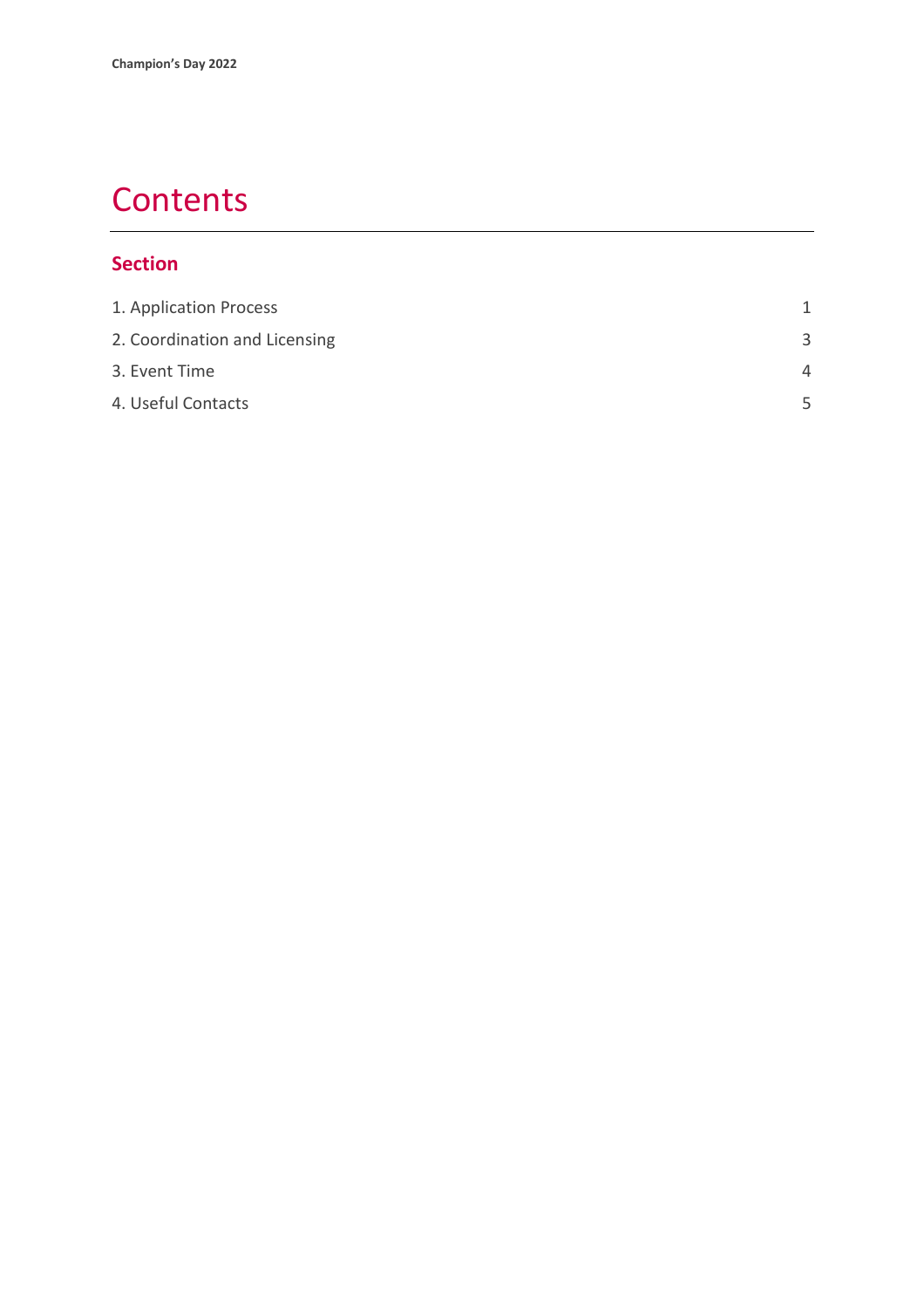# 1. Application Process



carnets. *Please note that Ofcom PMSE are unable to accept payments made by AMEX.*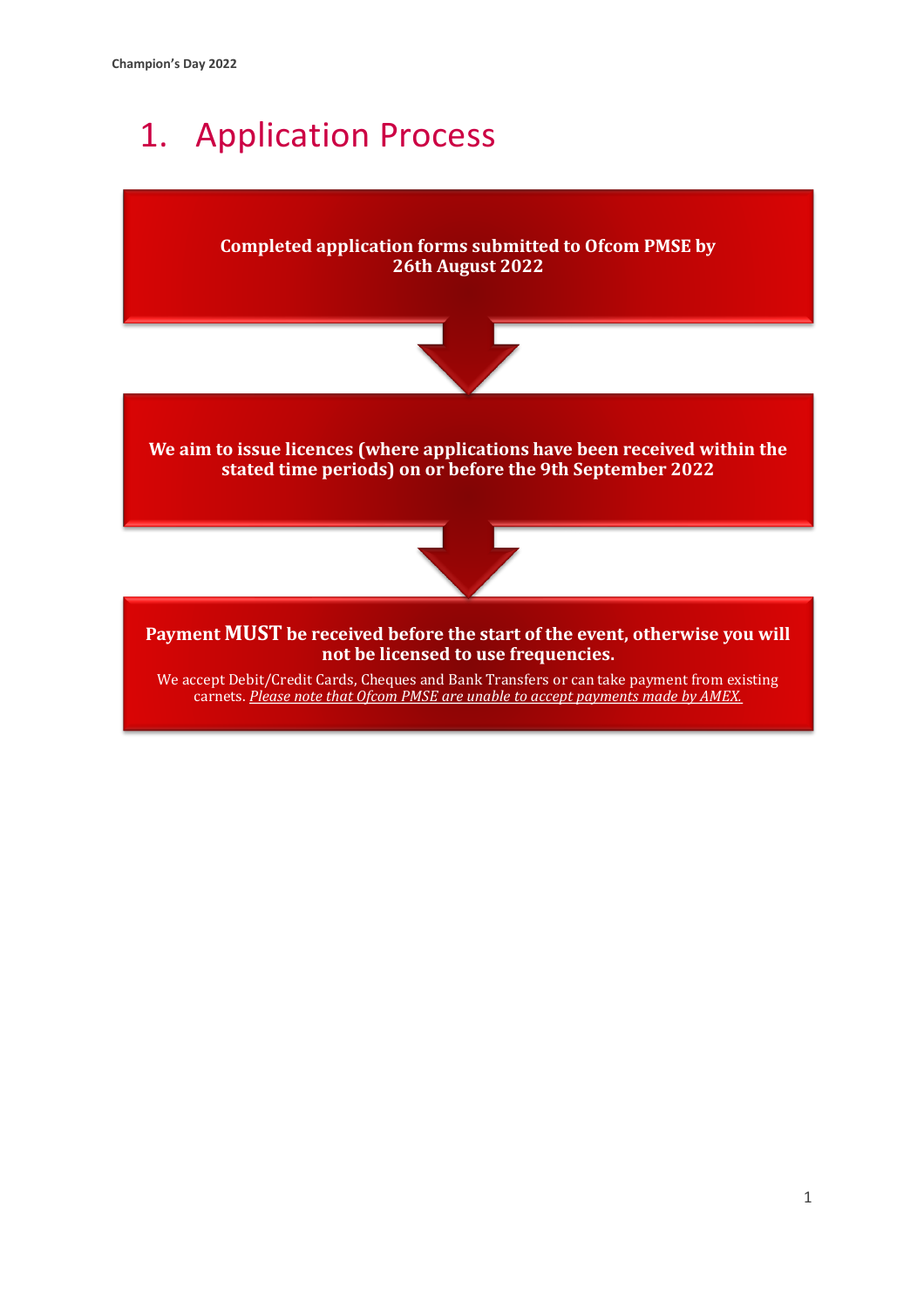PMSE spectrum is expected to be in high demand for Champion's Day so applicants are asked to submit their requests at the earliest possible opportunity from now. It is advisable to submit frequency applications to us by the **26th August 2022**, as applications submitted later than this date may not be accommodated as required.

As Champion's Day is designated a Major Event, applications for frequencies will not be subject to Ofcom PMSE's usual three working day turnaround rule. All frequency applications will be collated and worked on at the same time in order to achieve the best frequency plan.

Application requests can be submitted via email (along with a completed application form please) to [pmse@ofcom.org.uk](mailto:pmse@ofcom.org.uk) or using the online Event Application process via the Ofcom PMSE website, once logged in.

Application forms are downloadable from our website at:

[https://www.ofcom.org.uk/manage-your-licence/radiocommunication-licences/pmse/apply-for-a](https://www.ofcom.org.uk/manage-your-licence/radiocommunication-licences/pmse/apply-for-a-pmse-licence)[pmse-licence](https://www.ofcom.org.uk/manage-your-licence/radiocommunication-licences/pmse/apply-for-a-pmse-licence)

Once there please expand the 'Download PMSE application forms' section and using either 'UHF Talkback licence Application' for radio talkback or 'Multipurpose Coordination Licence Application' for radio mic's, IEMs and cameras.

On receipt of all frequency applications customers will be notified via email that their application has been received. Once applications have been reviewed, customers will be contacted if there are any immediate questions regarding their requirements, or if any relevant information has been omitted.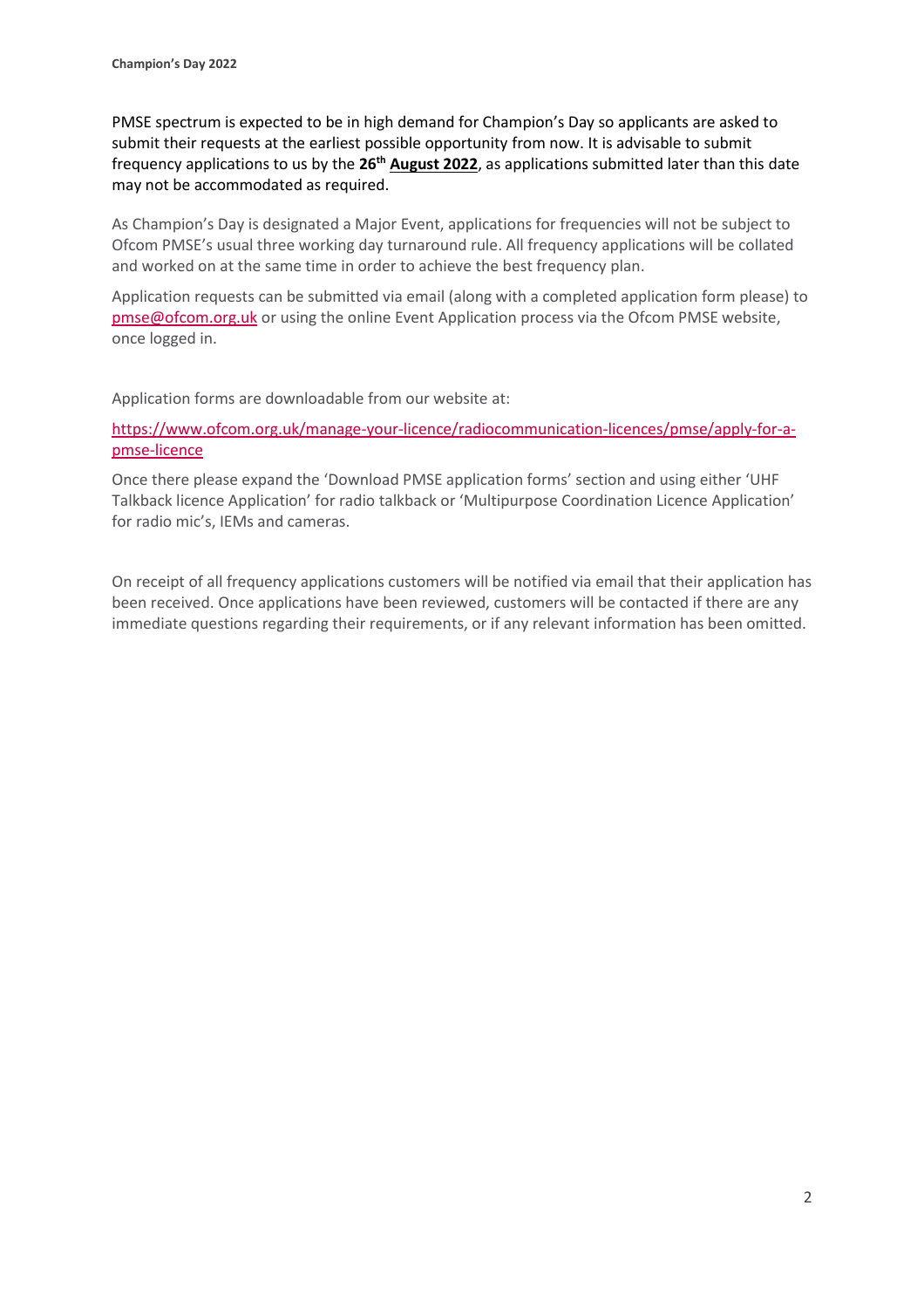# <span id="page-5-0"></span>2. Coordination and Licensing

### **General Information**

In order to implement the best possible frequency plan it is important to specify locations of talkback base transmit antennas, whether on vehicles in the OB Compound or rigged remotely. From a coordination perspective, this information will be helpful in speeding up the licensing process. If the locations of talkback antennas are not provided, Ofcom PMSE will call to obtain this information, which may delay the process.

Information key to the coordination process includes:

- The number of wireless microphones, in ear monitors (IEMs), talkback systems and wireless cameras required
- The full operating frequency tuning range that the equipment will tune across (greater flexibility will aid the coordination process)
- The dates and times that frequencies are needed
- The location of wireless talkback antennas within the stadium
- Location and height above ground level of wireless microphone receive antennas

Such information can be included on the application form or an accompanying email.

When Licences have been processed, a secure payment link will be emailed to the applicant. Once confirmation of payment has been received, the Licence will be issued and emailed to the applicant.

With applications received within the stated time periods will aim to have Licences issued on or before the 9<sup>th</sup> September 2022, allowing some time for equipment to be retuned or programmed.

#### **Payment and Licence Documents**

It is imperative that we receive payment before your licence is scheduled to start so we can issue your licence documents. To help with this we accept Debit/Credit Cards, Cheques and Bank Transfers or can take payment from existing carnets. When paying by debit/credit card you will receive a Secure Trading payment link to your email address. Your licensing documentation will be dispatched upon receipt of payment.

*Please note that Ofcom PMSE are unable to accept payments made by American Express/AMEX.*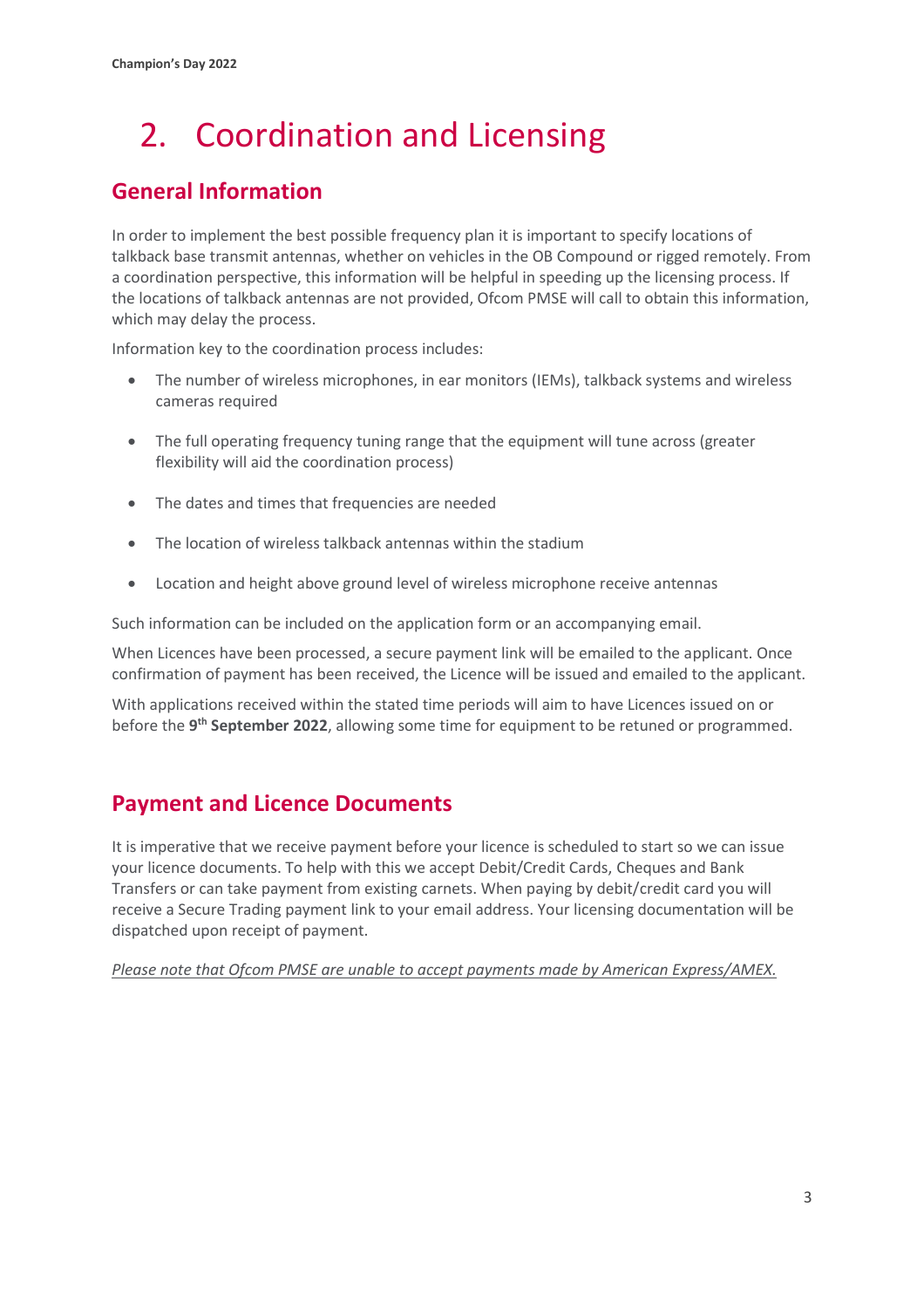## <span id="page-6-0"></span>3. Event Time

During the Event it is imperative that all frequencies are used within the terms and conditions of the Licence held. This includes transmission of frequencies only during the times and dates stated on the Licence, not exceeding the designated maximum power, transmitting frequencies only from the location specified on the Licence or as discussed with the Event Coordinator.

If interference is experienced during the event the Event Coordinator will be available to assist during office hours by way of investigating the possible cause of the interference. If the cause is identified the necessary steps will be taken. If interference occurs outside of office hours the Emergency Coordinator will be able to assist and their contact details are available in section 4.